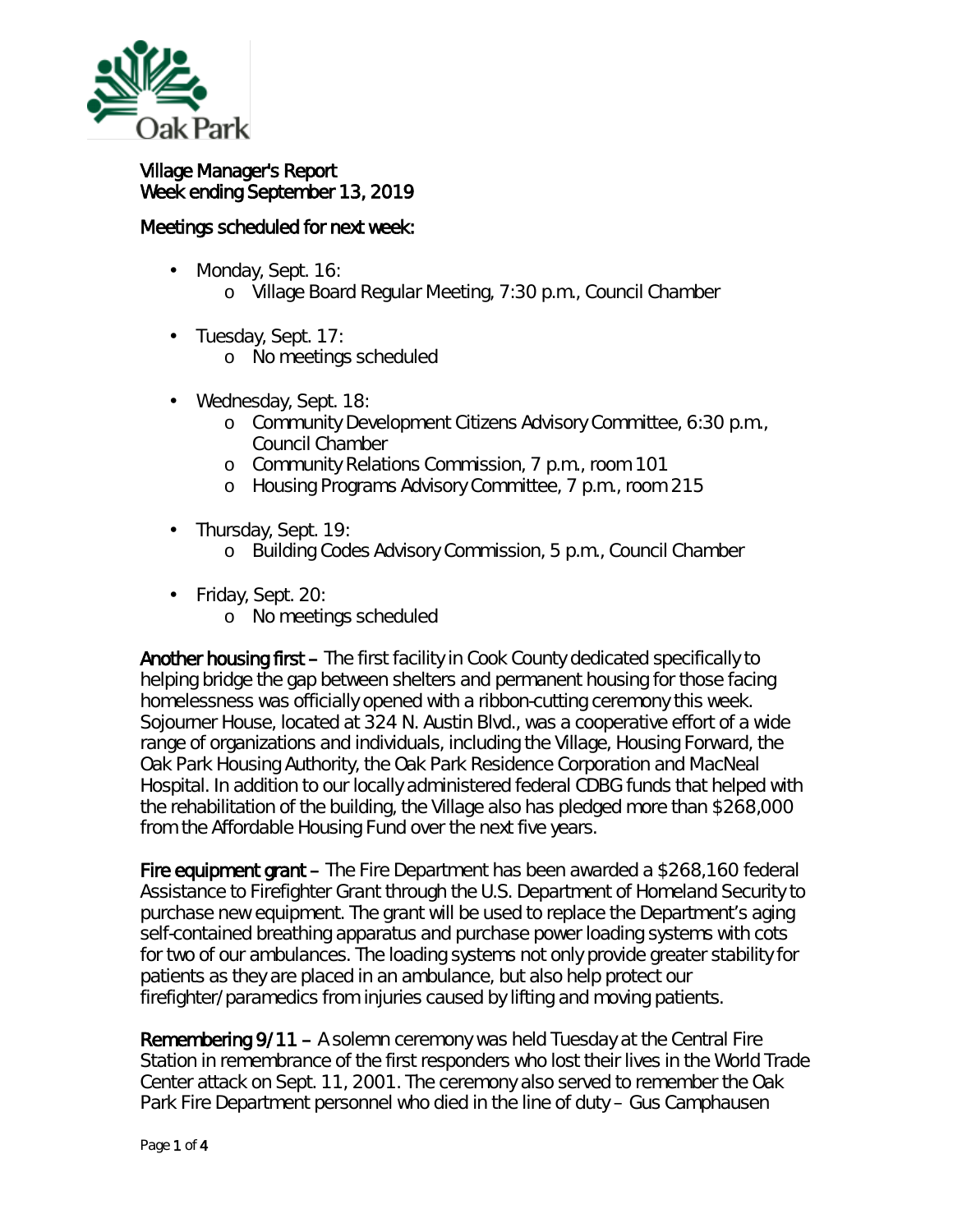(1926), Al Voight (1953), Pat Luby (1992) and Ken Harris (2016). Also in remembrance of the tragic events of 14 years ago, members of [The Center of](https://centerofconcern.org/senior-companion-program/)  [Concern Senior Companion Program](https://centerofconcern.org/senior-companion-program/) delivered a bag of stars taken from American flags that had become too tattered or torn to fly. The stars were distributed to officers in honor of the first responders who lost their lives on 9-11.

Paper shredding, clothing collection -- Residents are invited to shred sensitive papers and recycle old clothing from 9 a.m. to noon tomorrow (Sat., Sept. 14) at the Public Works Center. Each household is limited to two bags or small boxes of paper items with personal information such as canceled checks, documents containing credit card numbers, social security numbers and medical information. Residents also can recycle just about anything textile-related and receive a tax donation receipt through a cooperative program with the Epilepsy Foundation of Greater Chicago. More information on these events is [posted on the Village website.](http://r20.rs6.net/tn.jsp?f=001ss4YK3Sq7ONAqCXtlw8rXZOaK5bzsRs3F6TuJzNq2Zj0vilbjEPHnFkbAmWGABiwg6wE0CAK1S-HBbqyopZBEE7kcqwxkaej_MeJeuaxnb71Lr-bI_s0fTyDH9jBaTN9BF-r_I0MF2vOMl-O694LU1r2KQjnWk_r6aSxWgXs8tESOqCCpF5wKIiCZYnlYYmh4yGeVt0qWKe4YaU0BWflW7_BHvd7OPXs5ZVSgWJYCxC2DGoBjOT6NNJotUioFb8oWOQoFyJLhuALHwyIJQD3vy4dJUlChDb7ba0hJk23vNcANnNYNz_iHzciMDtk_b6-iIlWHft2Iv77T4zYjFAu_FgYRhleWSdo&c=6bhUfcGvYeNwcXmH66I0QccHJ-NDv6XKiCHC4LyevjlF9DEskSqD4A==&ch=0lL-ejymZakIUY2EsEPuUnJrBXSnuRpV8ztGlmgZ1xGFb0FS-IsZ3w==)

Police recruitment – The Police Department is accepting applications for entry-level officers through Oct. 11, with the written exam set for Nov. 9. Candidates must be at least 21 years of age at the time they apply and no older than 35 on the application closing date. Other requirements include 60 accredited college semester hours with a minimum C grade-point average, U.S. citizenship and a valid Illinois driver's license. Candidates also must successfully complete the Police Officer Wellness Evaluation Report (POWER) test within one year prior to the date of the written exam. More information about the testing and hiring requirements is posted on the Village [website.](https://www.oak-park.us/your-government/municipal-jobs/police-officer-job-posting)

New aging-in-place award – The Aging in Place Commission and the Development Customer Services Department are seeking nominations for a new award created to recognize businesses, organizations and other entities that provide extraordinary accommodation for older residents and their families. Selection criteria include providing easy physical access, creating an inviting space and offering a welcoming, helpful, service-oriented attitude. The deadline for nominations is Oct. 4. Nominations may [be made online,](https://www.oak-park.us/your-government/citizen-commissions/aging-place/aging-place-awards) via email to [development@oak-park.us](mailto:development@oak-park.us) or in person at Village Hall. Other awards currently seeking nominations include [accessibility,](https://www.oak-park.us/your-government/citizen-commissions/disability-access/disability-access-awards) [historic preservation](https://www.oak-park.us/village-services/planning-preservation-zoning/historic-preservation/preservation-awards/historic) and [sustainability.](https://www.oak-park.us/your-government/environmental-initiatives/green-awards-nomination-form) Nomination deadlines vary, but presentations typically occur at a single Village Board meeting in December or January. More information on these awards programs are [posted on the Village's](https://www.oak-park.us/news/nominations-sought-community-awards-1)  [website.](https://www.oak-park.us/news/nominations-sought-community-awards-1)

Pie-baking contest results – The mother-daughter team of Jennifer Smith-Garcia and Bella Garcia took top honors in the Oak Park Farmer's Market annual Pie Bake Off contest. The duo's entry, *Bella's Favorite Peach Pie*, was the winner among the 10 entries judged at last Saturday's Market. Second place went to Emily Paster for her *The Red (Apple) and Black (Berry) Pie*. Alexandra Smith's *Fruit Basket Pi*e was third. The recipes for all entries judged Saturday are posted under the Special Events heading on the Village website's [main Farmers' Market page.](https://www.oak-park.us/our-community/oak-park-farmers-market)

Showcasing accessibility – Working with the Disability Access Commission, the Communications Department has produced three educational videos that help illustrate the Commission's role as policy advisors to the Village Board. Two of the videos feature businesses that were recognized for their work with physically and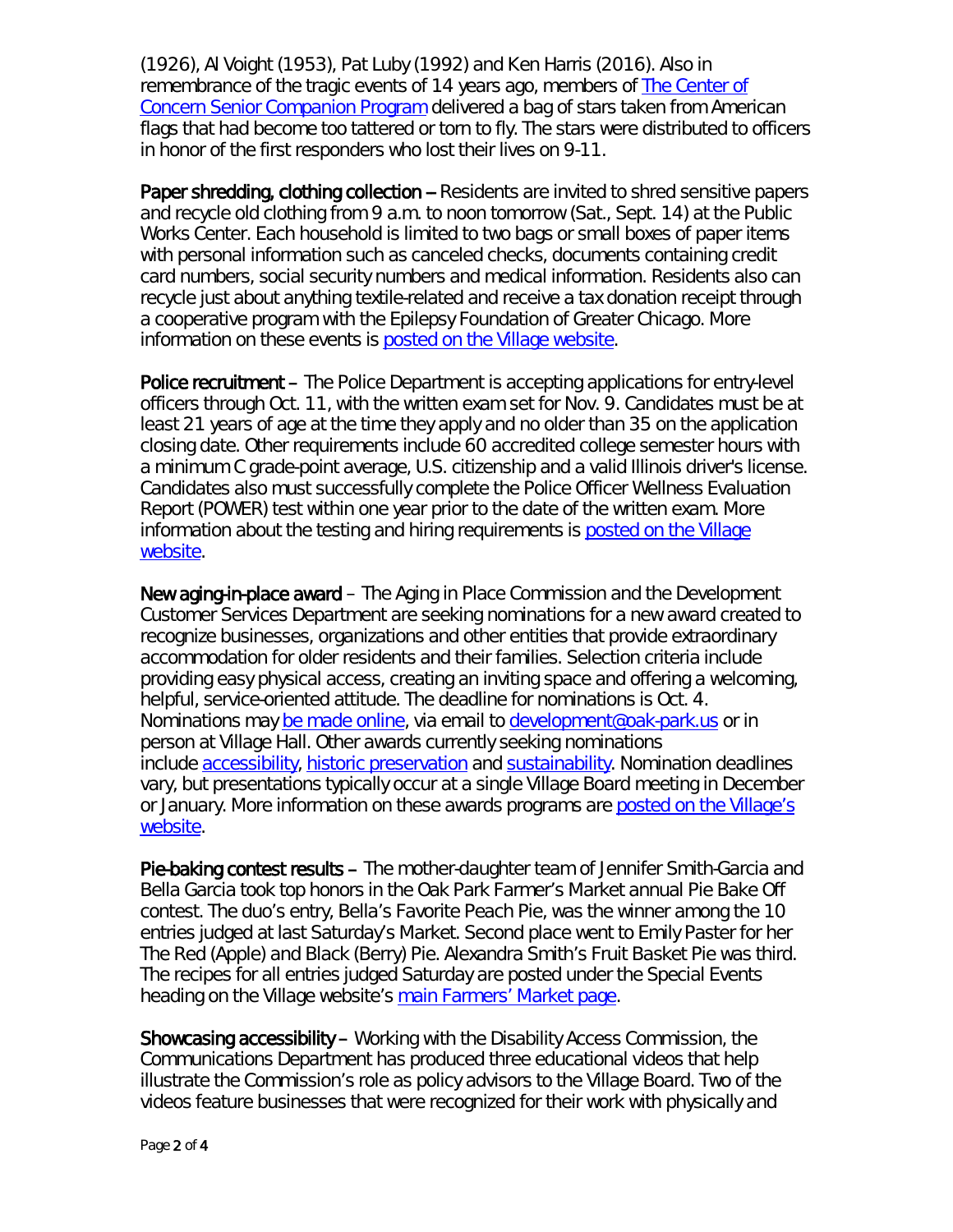intellectually challenged individuals, while a third video illustrates the obstacles physically and visually impaired individuals face as pedestrians. This latter video, [posted here,](https://youtu.be/UDyxxPeeJWo) serves as a great discussion starter and demonstrates courteous actions able-bodied people can take to make it easier for persons with disabilities to navigate our community. All of the videos are posted on the [Village's YouTube](https://www.youtube.com/vopnews)  [channel.](https://www.youtube.com/vopnews)

Madison Street update – Preparations continued this week for paving, which is now scheduled to begin the week of Sept. 23. Police will coordinate crossing guards at key intersections during the paving operations, which likely will take about four days barring any unforeseen weather delays. Any construction updates, including scheduling changes, will be distributed in the weekly email to subscribers and posted on the dedicated project website [www.madisonstreetconstruction.com.](http://www.madisonstreetconstruction.com/)

Utility projects – Preparation will begin next week for a sewer and water improvement project on Scoville Avenue adjacent to the Turano development project. Crews will erect information and construction signs, prune tree roots, install tree protection and stage construction equipment. Water service installations wrapped up this week on Clarence Avenue between Roosevelt Road and Harvard Street. The street remains closed, with restoration slated to start next week. The project is expected to wrap up in early October. Restoration work related to the Berkshire Street water and sewer project will continue into next week, as crews replace concrete curb and pavement. This project should be completed later this month.

Street resurfacing projects – Paving is set to begin next week on Wisconsin Avenue. Surface milling is underway on Clarence Avenue, Randolph Street and Iowa Street with paving to follow. Traffic on Marion Street will continue to be detoured to Harlem Avenue via Ontario Street and Chicago Avenue as patching and paving on Marion Street continues next week. Local access on Marion Street is being restored at the end of each work day. All paving projects should be completed by the end of September. In other street-related updates, crews are applying special surface treatments to various Village streets to extend the life, improve the ride quality and preserve the deeper layers of pavement.

Home Avenue bridge update – [Major improvements](https://www.oak-park.us/news/construction-temporarily-close-home-avenue-pedestrian-bridge) to the Home Avenue pedestrian bridge are well underway. The work likely will keep the bridge closed for the rest of the month, but directional signs have been installed and strategies implemented to ensure safe pedestrian and bicycle travel along the [designated alternate routes.](https://www.oak-park.us/sites/default/files/456678891/2019-09-04-lincoln_brooks_schools_temporary_student_walking_route_map.pdf) Staff also has maintained communications with District 97 administrators and staff at the schools whose students are most likely affected by the project.

Employee news – Shaniece Elzie has joined the Health Department as the new Public Health Nurse. She brings eight years of nursing experience to the job, including as a surgical and school nurse. Shaniece earned her nursing degree from Loyola University and most recently worked in case management with medically fragile children. In her role as Public Health Nurse, she will help coordinate and manage community clinic activities, case management, social service referrals, home visits and communicable disease control, as well as HIV prevention services, including education, counseling and referrals for testing and treatment. In other employee